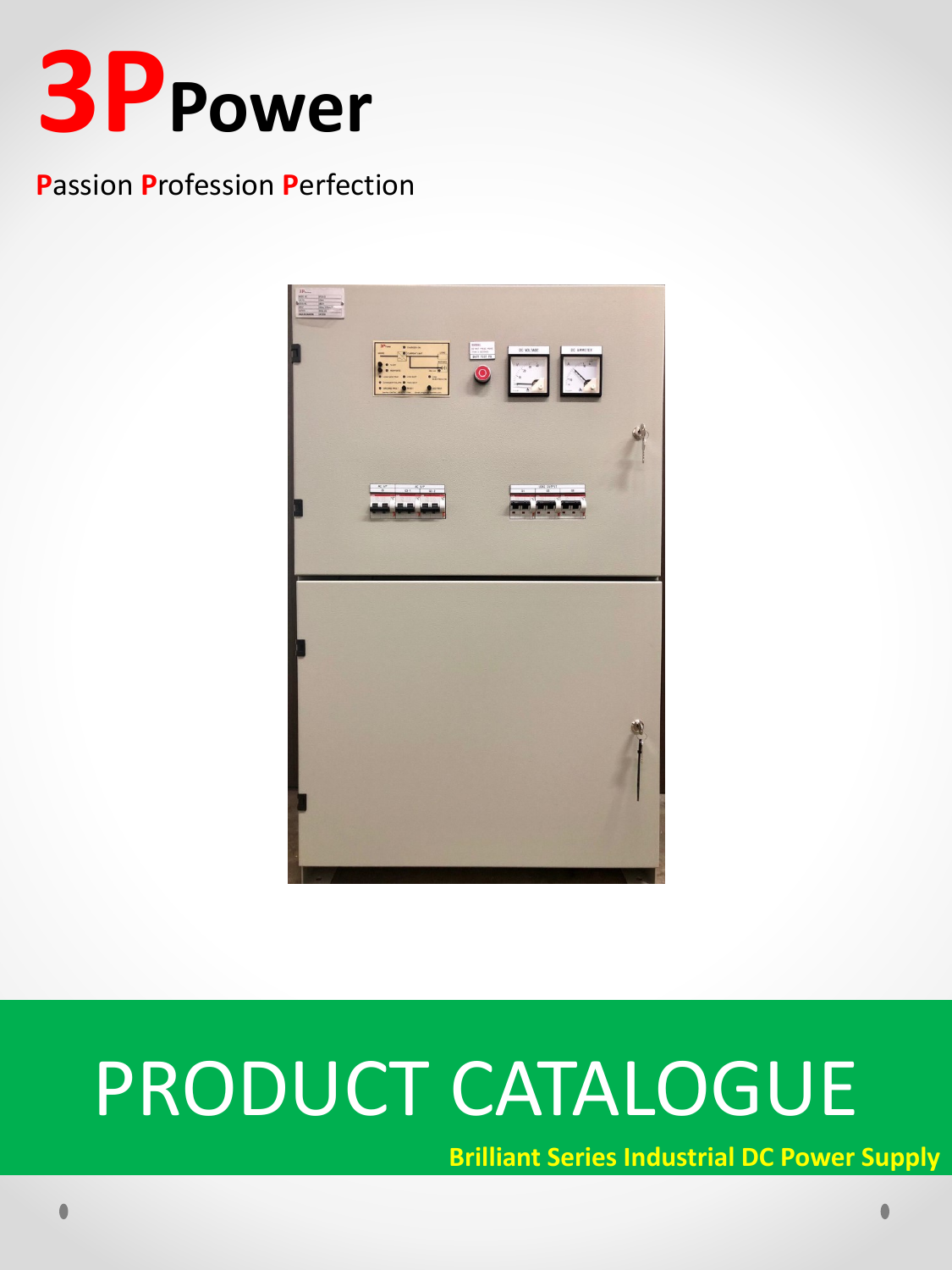# **Brilliant Series Industrial DC Power Supply**





#### • **Efficient electrical performance to prevent damage from top and bottom connections**

This DC UPS is designed to accept wide input voltage and frequency range to cope with the worst utility conditions. It can eliminate harmful distortion from utility power and withstand all kinds of severe impacts from various loads. It is capable of supporting heavy duty equipment and production equipment.

#### • **Robust cabinet design and unique universal rectifier control card that fits all environment**

The outside cabinet is designed to fit all types of environments from marine to data center and the universal control cards are coated for anti-moisture, anti-electric leakage, anti-dust and anticorrosion. Its robust design is suitable for harsh environment with high temperature, high humidity, dense dust, salt or fierce vibration.



Universal Rectifier Control - URC 1

#### • **Design and Development in Singapore**

Universal Rectifier Control card, thyristors triggering card and alarm display card are designed, developed, and assembled locally in Singapore. This assures that our products are in the highest quality control.



Universal Rectifier Control - URC2 Alarm Display Card



#### **Brilliant Series DC UPS are suitable for both Industrial and Commercial Environment**



\* Industrial application such as Process and Control system, Industrial Machinery, Instrument and Measurement, Process monitoring, Control and Security



Infrastructures application such as Hospital, Airport, Data Centre, Telecommunication, Semiconductor, Water treatment, Transportation



Energy industry application such as Oil & Gas, Petrochemicals, Power Plant, Power Transmission

Military application such as Energy Storage Charger

#### • **Flexible battery configuration adapts different applications**

The number of batteries can be adjusted flexibly according to different power demands

#### • **Front access makes maintenance and replacement easily**

It is considerate in allowing access to all of the electronic cards and power components in the unit through the front panel for further maintenance and replacement.

#### • **Easy integration into existing electrical networks**

During wiring connection, Excellent Series can be accessible either from top or from bottom under different environmental conditions.

#### • **Unique Man-machine Interface**

This DC UPS has an unique panel interface, that allows end user to have a better understanding to the current running mode of the live system.



Control & Alarm Display Card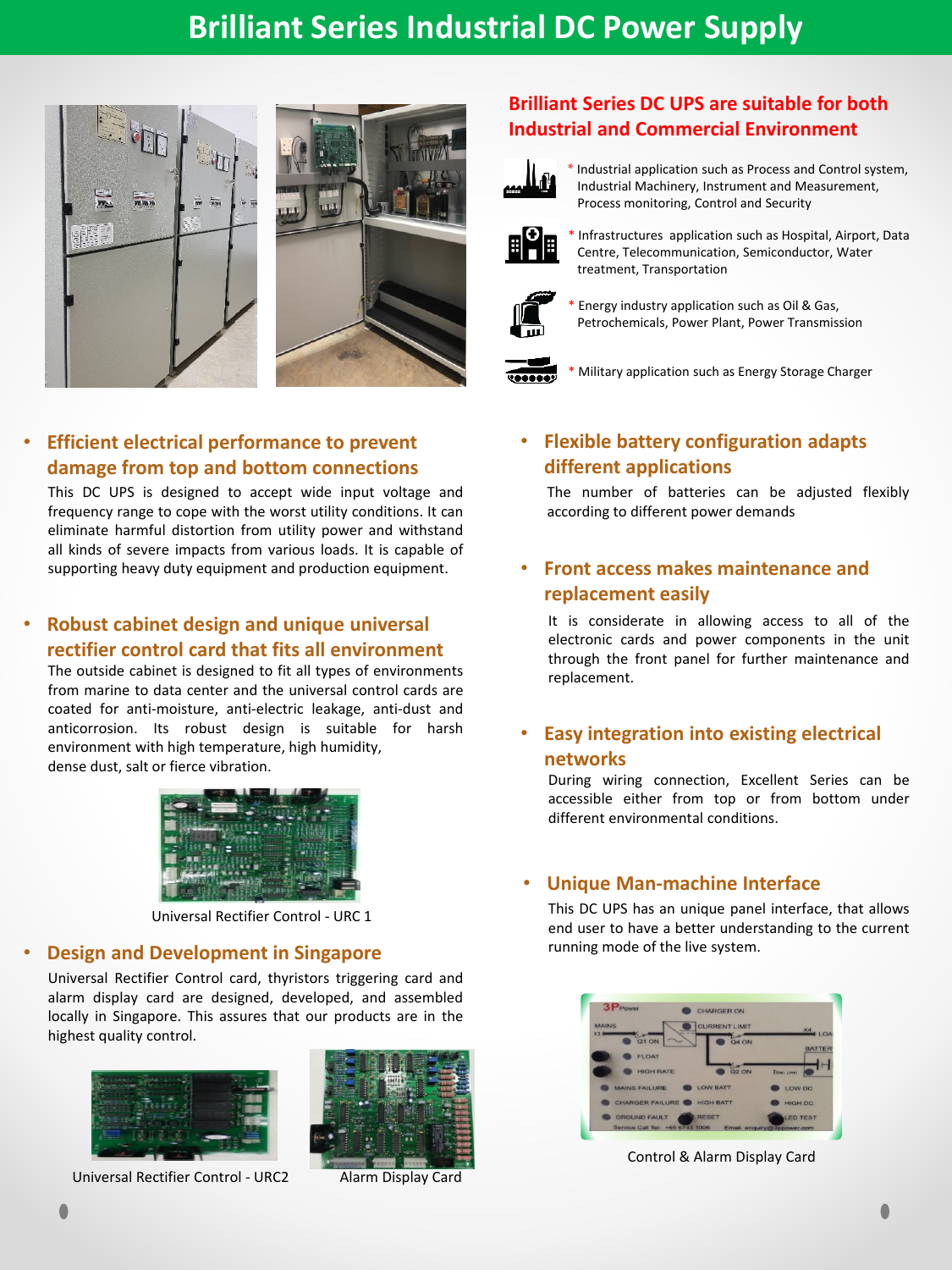# **Single Phase 30V Standard Technical Data**

| <b>Model</b>                              | <b>SPC 30-06</b>                                                                          | <b>SPC 30-10</b> | <b>SPC 30-15</b> | <b>SPC 30-20</b> |  |
|-------------------------------------------|-------------------------------------------------------------------------------------------|------------------|------------------|------------------|--|
| Output Capacity (V / A)                   | 30V / 06A                                                                                 | 30V / 10A        | 30V / 15A        | 30V / 20A        |  |
| <b>RECTIFIER INPUT</b>                    |                                                                                           |                  |                  |                  |  |
| Phase                                     | 1 Phase, L+N+G                                                                            |                  |                  |                  |  |
| Input PF                                  | 0.8 at nominal input and float voltage                                                    |                  |                  |                  |  |
| Input Voltage                             | 220V / 230V / 240V +/- 15%                                                                |                  |                  |                  |  |
| Input frequency                           | 50Hz / 60Hz +/- 5%                                                                        |                  |                  |                  |  |
| <b>RECTIFIER DC OUTPUT</b>                |                                                                                           |                  |                  |                  |  |
| Adjustable Range                          | From 80% to 135% of nominal voltage at +/- 15% of rectifier input                         |                  |                  |                  |  |
| <b>Stability (Static)</b>                 | +/- 1.5% at DC load connected and standard rectifier input                                |                  |                  |                  |  |
| Stability (Dynamic)                       | -/+ 5% at load changed from 10% to 100% and vice visa respectively                        |                  |                  |                  |  |
| <b>Recovery Time</b>                      | < 250ms to be in static state                                                             |                  |                  |                  |  |
| <b>Ripple Voltage</b>                     | < 5% without battery connected                                                            |                  |                  |                  |  |
| <b>Nominal DC Current</b>                 | From 06Adc to 100Adc (Higher ratings are available on request)                            |                  |                  |                  |  |
| Adjustable Range                          | 0 to 100% both rectifier current limit and battery current limit                          |                  |                  |                  |  |
| <b>Current Accuracy</b>                   | $+/- 1.5%$ of set point                                                                   |                  |                  |                  |  |
| <b>DC Overcurrent</b>                     | 110% continuous of nominal DC current                                                     |                  |                  |                  |  |
| Characteristic                            | Constant current / constant voltage according to IU IEC 60478-1                           |                  |                  |                  |  |
| High Pot Test                             | 2.5KV / 1min                                                                              |                  |                  |                  |  |
| <b>Megger Test</b>                        | 500Vdc                                                                                    |                  |                  |                  |  |
| <b>MECHANICAL SPECIFICATION</b>           |                                                                                           |                  |                  |                  |  |
| Degree of Protection                      | IP 20 according to IEC 60529 & 60144 Standard (Other IP ratings are available on request) |                  |                  |                  |  |
| <b>Equipment Colour</b>                   | RAL7035 come with powder and anti-rust coating (Other colours are available on request)   |                  |                  |                  |  |
| <b>Acoustic Noise Level</b>               | $\leq 65$ at 1m typically                                                                 |                  |                  |                  |  |
| Connection                                | Top or Bottom or Sides Entry as per customer requirement                                  |                  |                  |                  |  |
| <b>ENVIRONMENTAL</b>                      |                                                                                           |                  |                  |                  |  |
| <b>Type Of Cooling</b>                    | Nature cool up to 100A                                                                    |                  |                  |                  |  |
| <b>Operating Temperature</b>              | 0 Degree Celsius to 45 Degree Celsius                                                     |                  |                  |                  |  |
| Storage Temperature                       | -20 Degree Celsius to 70 Degree Celsius                                                   |                  |                  |                  |  |
| Humidity                                  | < 95% (Non Condensing)                                                                    |                  |                  |                  |  |
| <b>Installation Height</b>                | 0 to 1000m, de-rating @ 1% per 100m above 1000m                                           |                  |                  |                  |  |
| Safety                                    | IEC 62040-1-2, Functionality IEC 60146-1-1                                                |                  |                  |                  |  |
| Environment                               | <b>RoHS</b>                                                                               |                  |                  |                  |  |
| <b>PHYSICAL</b>                           |                                                                                           |                  |                  |                  |  |
| Gross Weight (KG)                         | 60                                                                                        | 65               | 80               | 95               |  |
| <b>Cabinet Model</b>                      | CUB30061                                                                                  | CUB30101         | CUB30151         | CUB30201         |  |
| <b>Unit Dimension</b><br>$(W * D * H)$ mm | 660 * 350 * 1100                                                                          | 660 * 350 * 1100 | 800 * 350 * 1100 | 800 * 350 * 1100 |  |